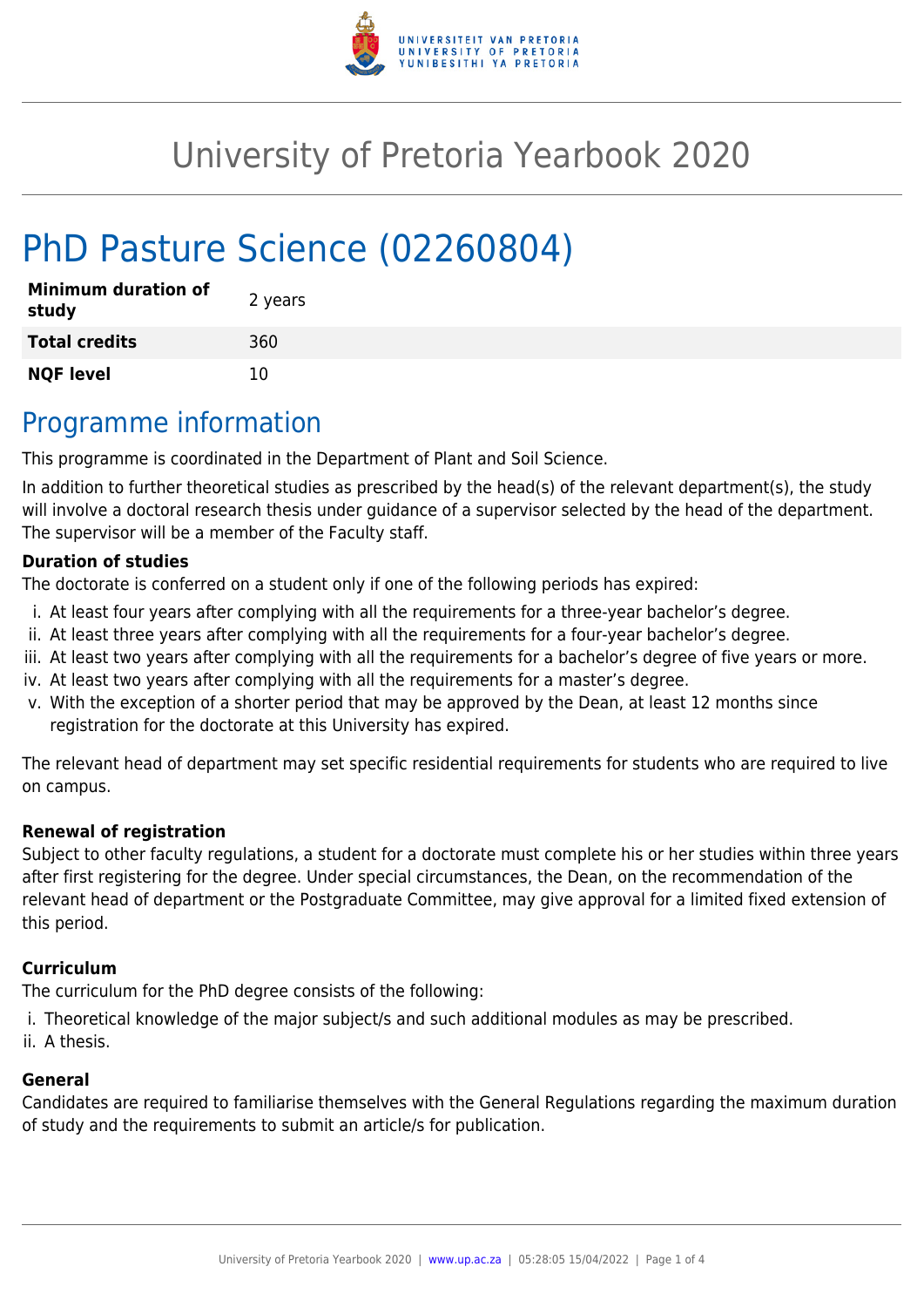

## Admission requirements

- MScAgric (Animal/Pasture Science) or applicable research master's degree
- At least 60% for the dissertation component in the preceding degree
- A research proposal

### Examinations and pass requirements

- i. Consult the General Regulations that apply to the calculation of marks.
- ii. In order to obtain the PhD degree the candidate must:
- pass the examinations and the prescribed modules, as determined in the study programme;
- pass the thesis; and
- pass the final examination on the thesis and general subject knowledge.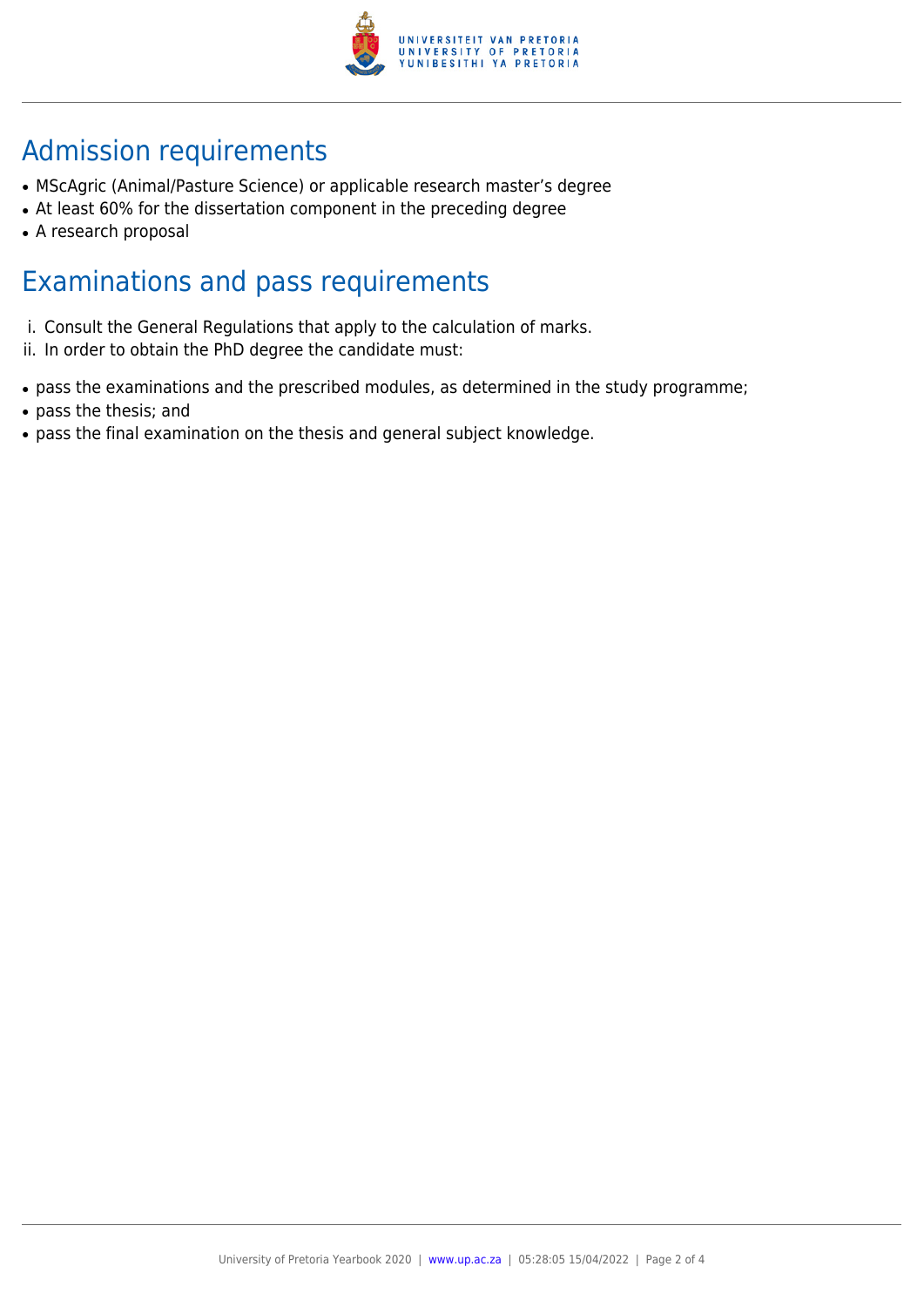

### Curriculum: Year 1

**Minimum credits: 360**

### **Core modules**

### **Thesis: Pasture science 990 (WDE 990)**

| <b>Module credits</b>         | 360.00                                |
|-------------------------------|---------------------------------------|
| <b>Prerequisites</b>          | No prerequisites.                     |
| Language of tuition           | Module is presented in English        |
| <b>Department</b>             | Department of Plant and Soil Sciences |
| <b>Period of presentation</b> | Year                                  |

#### **Module content**

This module involves the development, presentation and approval of a research proposal, the execution of the research project, and the writing up and presenting of the research results. In addition to the thesis, the student is also expected to publish at least one research paper in a peer-reviewed, UP accredited scientific journal. An oral examination covering Pasture Science and other fields related to the thesis will be conducted after the thesis has been accepted by examiners. A candidate needs to pass both the written thesis and oral examination to qualify for the degree.